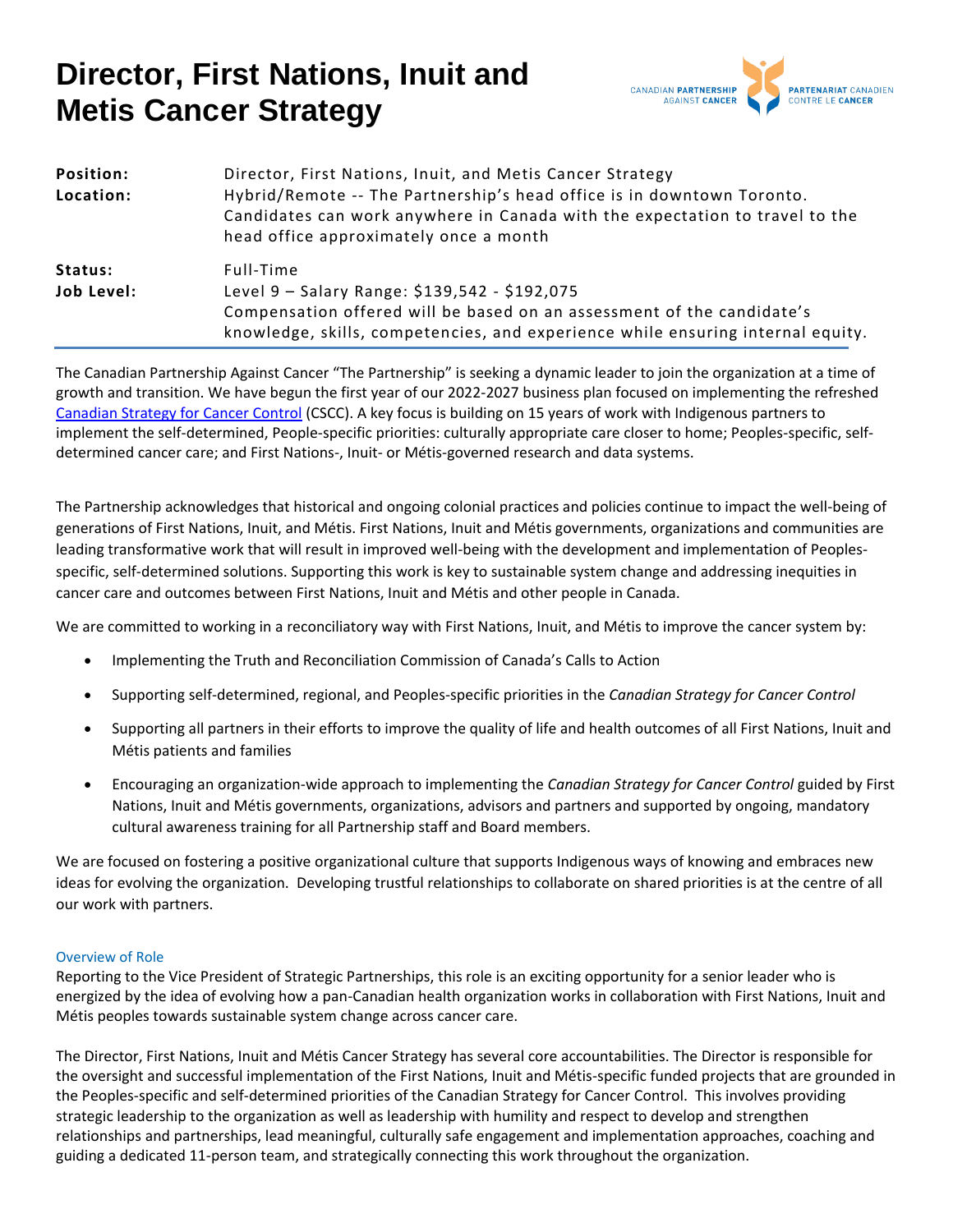

Currently, much of this work supports Indigenous-led development and/or implementation of Peoples-specific strategies and cancer plans in all provinces and territories. Over 130 First Nations, Inuit and Métis governments, organizations and community partners are involved in the resulting initiatives. This body of work is focused on delivering against a set of target outcomes including enhanced equity within the cancer control system and improved quality of care experienced by First Nations, Inuit and Métis patients and families.

In addition to accountability for the Peoples-specific priorities 6,7 and 8 of the Canadian Strategy for Cancer Control, the Director is also responsible for supporting the organization-wide commitment to embed First Nations, Inuit, and Metis priorities within all priorities of the CSCC (including 1-5). The Director supports the organization to work in trusting, respectful partnerships with Indigenous governments, communities, and organizations on self-determined priorities for cancer prevention and care. The Director will convene Indigenous and non-Indigenous national, provincial/territorial, regional, and local leaders with a focus on lessons learned, opportunities for collaboration and building relationships to support First Nations, Inuit and Métis self-determined priorities and actions.

The Director also plays a cornerstone role in building trustful and reciprocal relationships with additional key partners working within Indigenous health. This includes First Nations, Inuit and Métis communities, organizations, and governments; National Indigenous Organizations, federal agencies, cancer agencies and programs, health care delivery organizations and healthrelated charities and others.

In addition, the Director will lead the implementation of a refreshed model for meaningful engagement and seeking advice and input from Indigenous governments, health leaders, patients, families, Elders, knowledge keepers and youth.

In response to the Truth and Reconciliation Commission's Calls to Action, the Director is a leader in the organization's Commitment to Reconciliation. This includes advancing cultural awareness learning opportunities and partnering with teams across the organization to ensure all work is grounded in cultural safety, respect, reciprocity, and humility. The Director is a member of CPAC's Strategic Management Committee, contributing a strategic voice to the management of the organization, from strategy development to people and culture.

#### Accountabilities

- Work internally with the VP, Strategy, and management team, and externally with First Nations, Inuit and Métis partners and the cancer system to advance Peoples-specific and self-determined priorities by focusing on the following:
	- Engaging First Nations, Inuit and Métis partners, governments, organizations, and communities to work in partnership on shared priorities for better cancer outcomes for Indigenous peoples
	- Leading efforts to advance large-scale initiatives in all provinces and territories, and identifying opportunities to further spread and scale work
	- Leading the transformation of the team and the approach to ensure work across the organization to address First Nations, Inuit and Métis priorities is implemented in a culturally appropriate way. This includes supporting cancer control program teams (e.g., screening, prevention, diagnosis and care, person-centred perspective, etc.) in engaging with First Nations, Inuit and Métis partners in a reconciliatory way and through culturally appropriate engagement processes
		- Creating strategic linkages and collaborating on work plans within the Partnership:
			- Work with all program areas on strategies to ensure First Nations, Inuit and Métis priorities are integrated in all work. This includes ongoing collaboration with Cancer Control, Strategic Partnerships and Cancer Systems, Performance and Innovation divisions within the organization
			- Lead the implementation of a program evaluation with First Nations, Inuit and Métis funded partners to identify lessons learned and next steps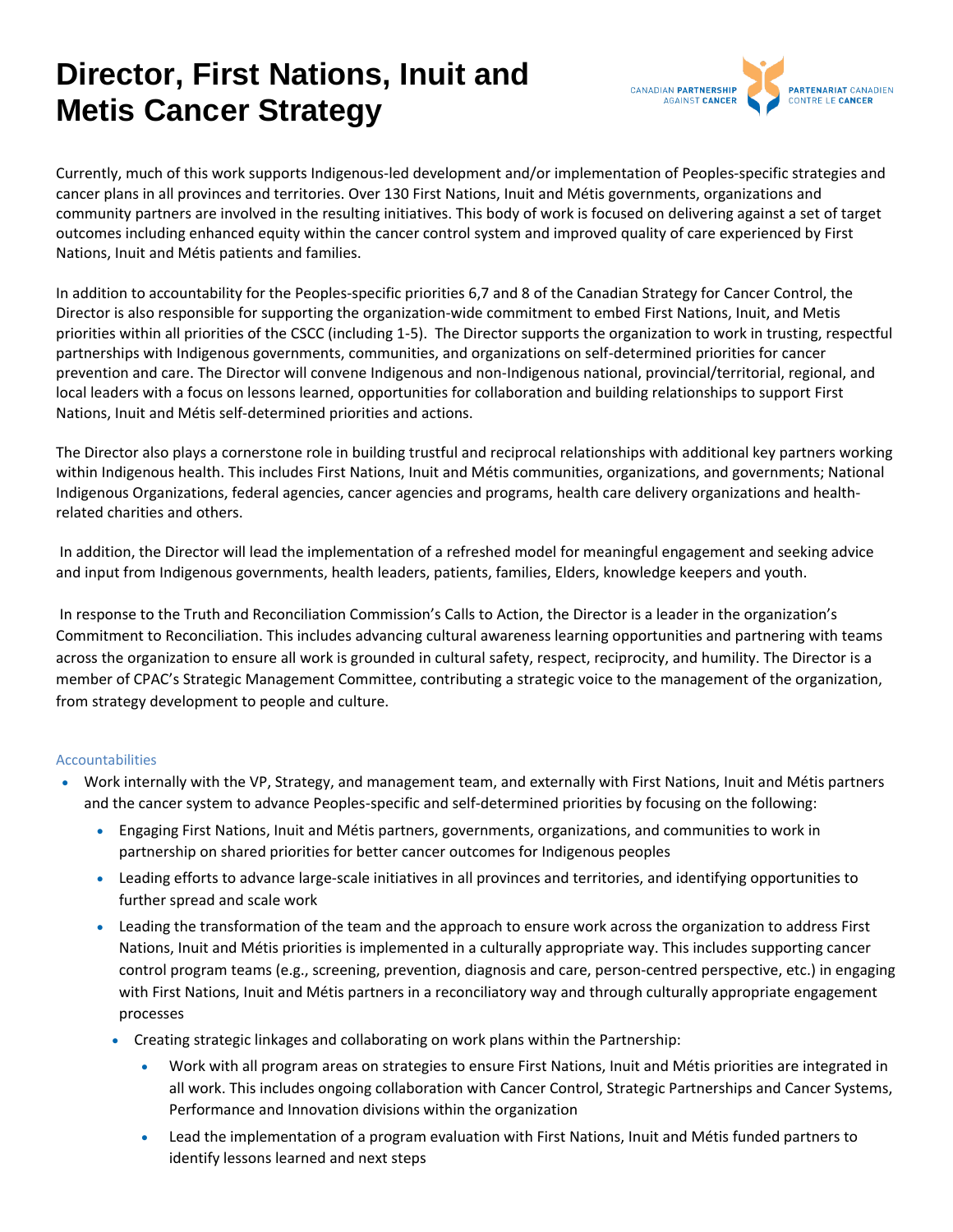

- Identifying opportunities for strategic linkages and synergies with other programs, initiatives, and partners outside the organization, including National Indigenous Organizations, federal agencies, cancer agencies and programs, community providers, health care organizations, and health-related charities
- Providing strategic recommendations regarding the culturally appropriate advisory mechanisms for the First Nations, Inuit and Métis work, and support those advisory mechanisms to ensure insights and guidance lead to implementation/action and support reciprocal relationships with partners and advisors
- Active participation in long- and short-term planning, including defining the First Nations, Inuit and Métis-related outcomes for projects/programs; developing annual plans and budgets in collaboration with Strategy and Project Management teams; overseeing the development of project plans and providing leadership to support their implementation; evaluating; assessing and reporting on progress and program health on a regular basis
- Contributing to the strategic leadership and direction of the organization through participation on the Partnership's Strategic Management Committee, which includes the CEO, Vice Presidents, Directors and Regional Leads, among other mechanisms
- Providing leadership on the continued implementation of the organization's Commitment to Reconciliation

## *General Accountabilities*

- Drive innovation and culture change with a focus on improved outcomes for all First Nations, Inuit and Métis patients and families by creating integrated, cross-functional teams that collectively deliver on work in support of First Nations, Inuit, and Métis priorities
- Lead and coach direct reports; mentor others in the organization with accountability for delivering First Nations, Inuit, and Métis-focused work
- Shared accountability for collaboration across divisions and portfolios and with external partners, particularly to ensure opportunities for strategic alignment with all aspects of the refreshed Strategy
- Support VP accountabilities and achievement of strategic priorities
- Contribute to setting division strategy and goals, allocating resources, and delivering results on time and within budget

#### Competencies

The Partnership's core competencies are a key element to reviewing performance. While the duties and responsibilities of a position tell you the "what," the competencies tell you the "how." We have developed five universal competencies which we expect to be exhibited by all employees regardless of level or position, as well as five leadership competencies which we expect to be exhibited by staff in people management positions.

### Universal Competencies

- Inclusive values diversity and applies an equity lens; consciously thinks about who needs to be included
- Agile is constantly adapting to partners, priorities and outcomes; is committed to continuous learning and improvement; promotes new ways of doing things
- Collaborative partners and builds strong relationships; works effectively with team members, focusing on delivering individual contributions to meet collective outcomes
- Outcomes-focused focuses on the ultimate impact, prioritizes work with a focus on underserved groups
- Systems-thinking connects the dots between their work and the broader system, has political acuity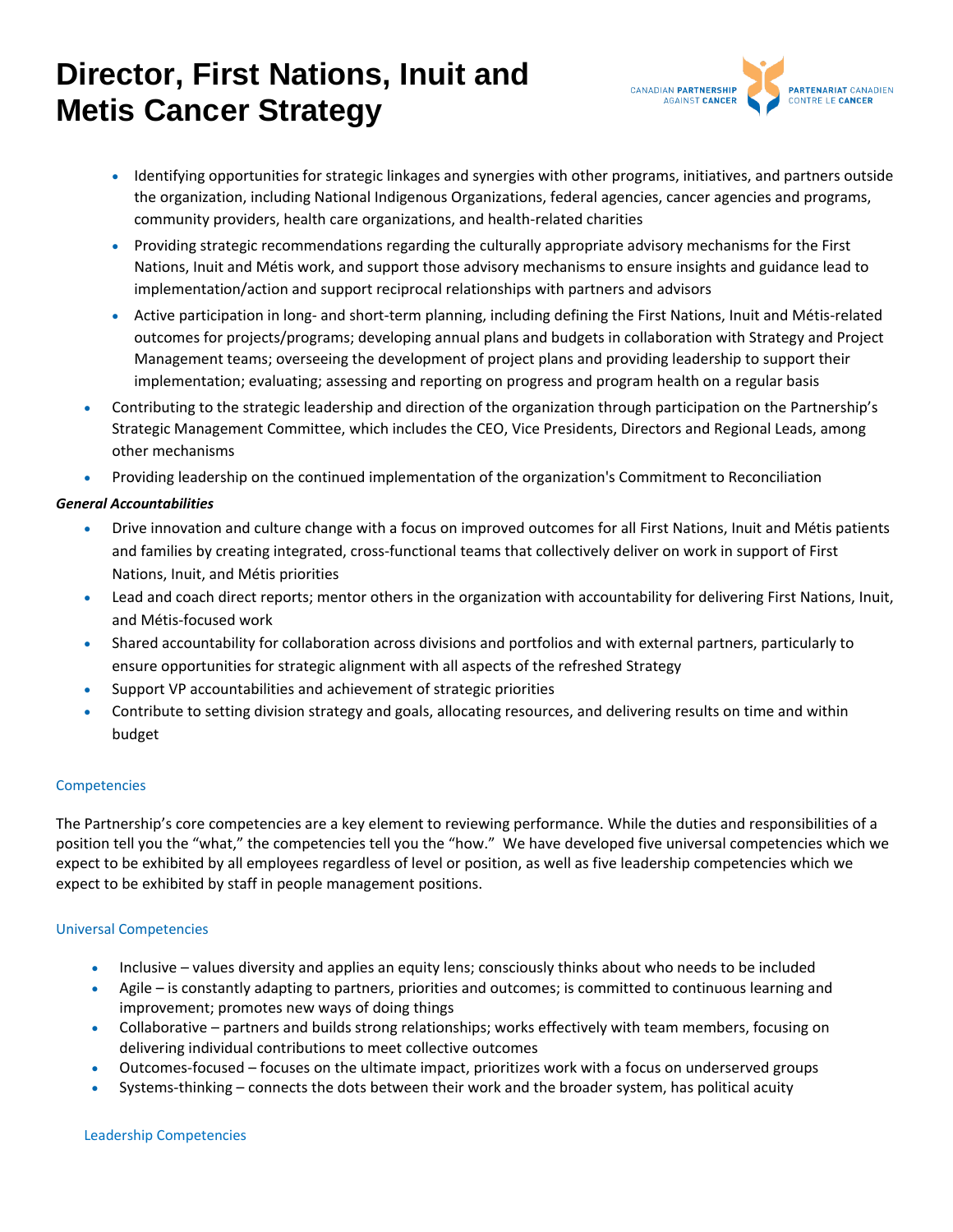

#### Empowering

- Builds capability (internally and externally), and focuses on people management
- Creates a safe space for people to lead, exercise agency, and take initiative
- Eliminates barriers to success (e.g. inefficient processes)
- Leads transparently

### Inspiring

- Demonstrates authentic leadership and builds energy for change internally and externally
- Cultivates common purpose by promoting the Partnership brand to partners, and driving collaboration and collective action
- Translates vision and strategy in a way that people understand

### Influential

- Builds and leverages strong relationships
- Drives change without authority
- Helps others to 'see' themselves in the work, and brings people along
- Understands what levers to pull (internally and externally) to effect change

### Strategic

- Focuses on what's important
- Thinks ahead and knows when to act
- Brings everything they know to the table
- Is an effective decision-maker

#### Results-Oriented

- Delivers value from budgets and resources to drive a return on investment (ROI)
- Holds themselves and others accountable, and takes ownership for outcomes
- Prioritizes work with a focus on under-served groups, such as First Nations, Inuit, and Métis
- Seeks new ways of doing things
- Possesses financial acumen
- Seeks to contribute to the organization beyond their team

## Experience and Qualifications

- Demonstrated experience in and knowledge of:
	- First Nations, Inuit and Métis health, social and cultural perspectives on health and wellness, and experience working with First Nations, Inuit and Métis communities, organizations, and health systems to advance efforts
	- Awareness of the various First Nations, Inuit and Métis governance processes
	- Understanding of cancer systems, including provincial, territorial and inter-jurisdictional contexts
	- Stakeholder relations and strategy development; non-profit experience an asset
	- Managing a team of motivated direct reports and cross-functional teams
	- Providing strategic recommendations that result in effective outcomes and knowledge management
- Strong political acumen and internal and external relationship building skills, including the ability to engage with and align efforts among multiple stakeholders in the development and implementation of strategy, particularly within the health care sector and First Nations, Inuit and Métis communities and organizations. A well-developed network of relationships across Indigenous health portfolios is an asset.
- Demonstrated ability to navigate and translate both Indigenous and non-Indigenous worldviews, especially as these